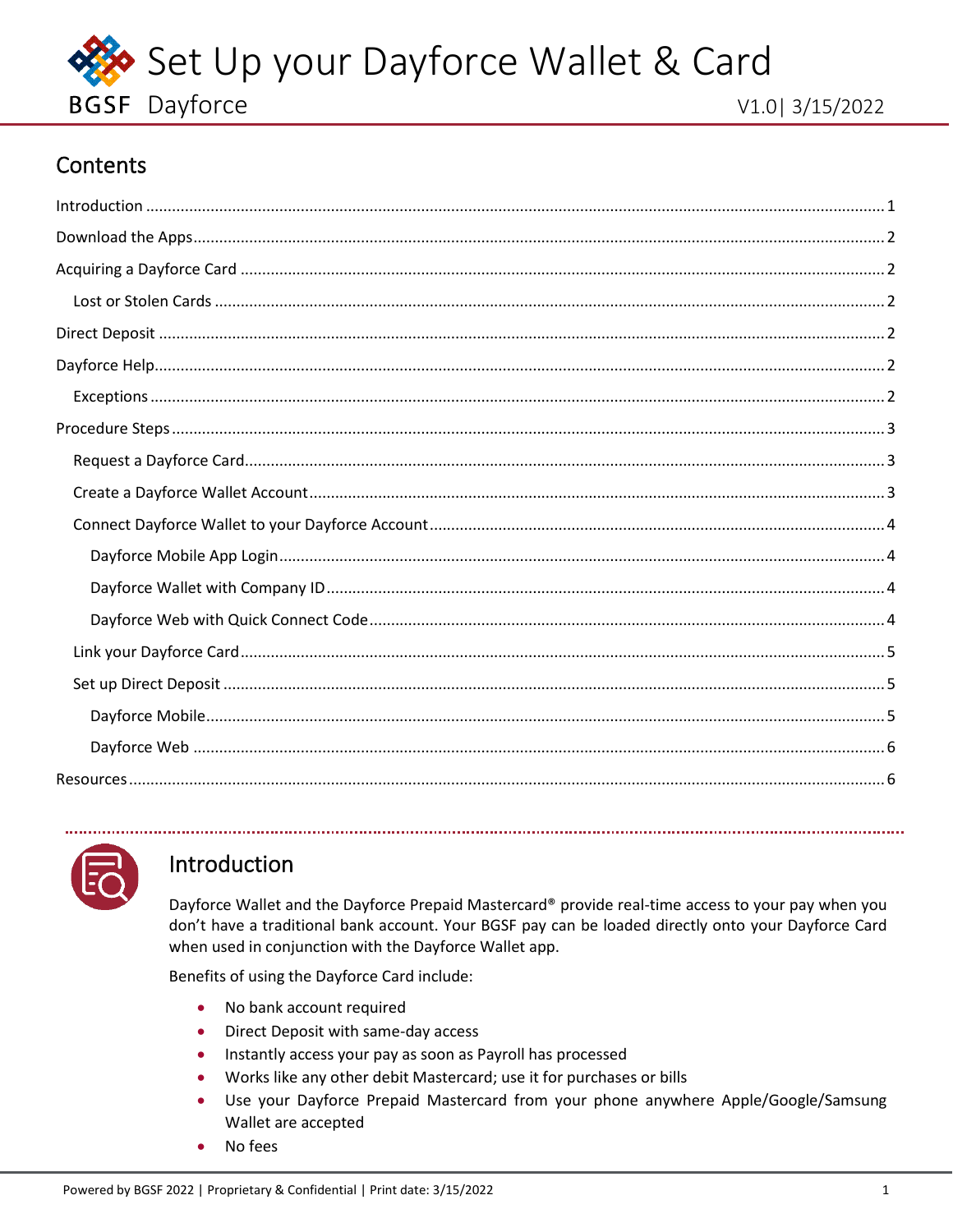# <span id="page-1-0"></span>Download the Apps

Use the links below to download the Dayforce Mobile and Dayforce Wallet apps to your mobile device

| <b>Apps</b> |                 | <b>Links</b>   |
|-------------|-----------------|----------------|
|             | Dayforce Mobile | iOS<br>Android |
| 雏           | Dayforce Wallet | iOS<br>Android |

### <span id="page-1-1"></span>Acquiring a Dayforce Card

You can request an instant-issue Dayforce Card via the website or Dayforce Wallet app. When you receive your card, you must activate and link it to your Dayforce account as your preferred Direct Deposit method. Once you have connected your Dayforce Wallet and Dayforce accounts, you can begin using your card, even if you haven't received the physical card. Your card details can be found in the Account section of the mobile app and can be added to your mobile wallet.

#### <span id="page-1-2"></span>Lost or Stolen Cards

If your card is lost or stolen, you must request a new card through the Dayforce Wallet app. While waiting for your new card to arrive, you can access your funds via mobile Wallet (Apple Pay, Google Pay, Samsung Pay) or change your payment method to paper check. [Customer Support](#page-1-4) is available by phone if you need assistance.

## <span id="page-1-3"></span>Direct Deposit

Setting up Direct Deposit once you have activated your Dayforce Wallet Pay Card ensures that your BGSF pay is available on your card as soon as Payroll has been processed. You must create a Dayforce Wallet account *and* activate your card before you can add Direct Deposit.

# <span id="page-1-4"></span>Dayforce Help

Dayforce offers support for your Dayforce Wallet and card by web or phone, as shown below.

Phone: 877-723-7434

Web[: www.dayforcewallet.com](https://d.docs.live.net/3543467039ccbd29/Documents/SL/BGSF/Ceridian/Pay%20Card/www.dayforcewallet.com)

#### <span id="page-1-5"></span>**Exceptions**

Employees *who do not have access to a phone or computer* to request a Dayforce Card, may contact their Staffing Coordinator/Recruiter for assistance. If you have mobile/computer access, you *must* follow the procedures outlined below.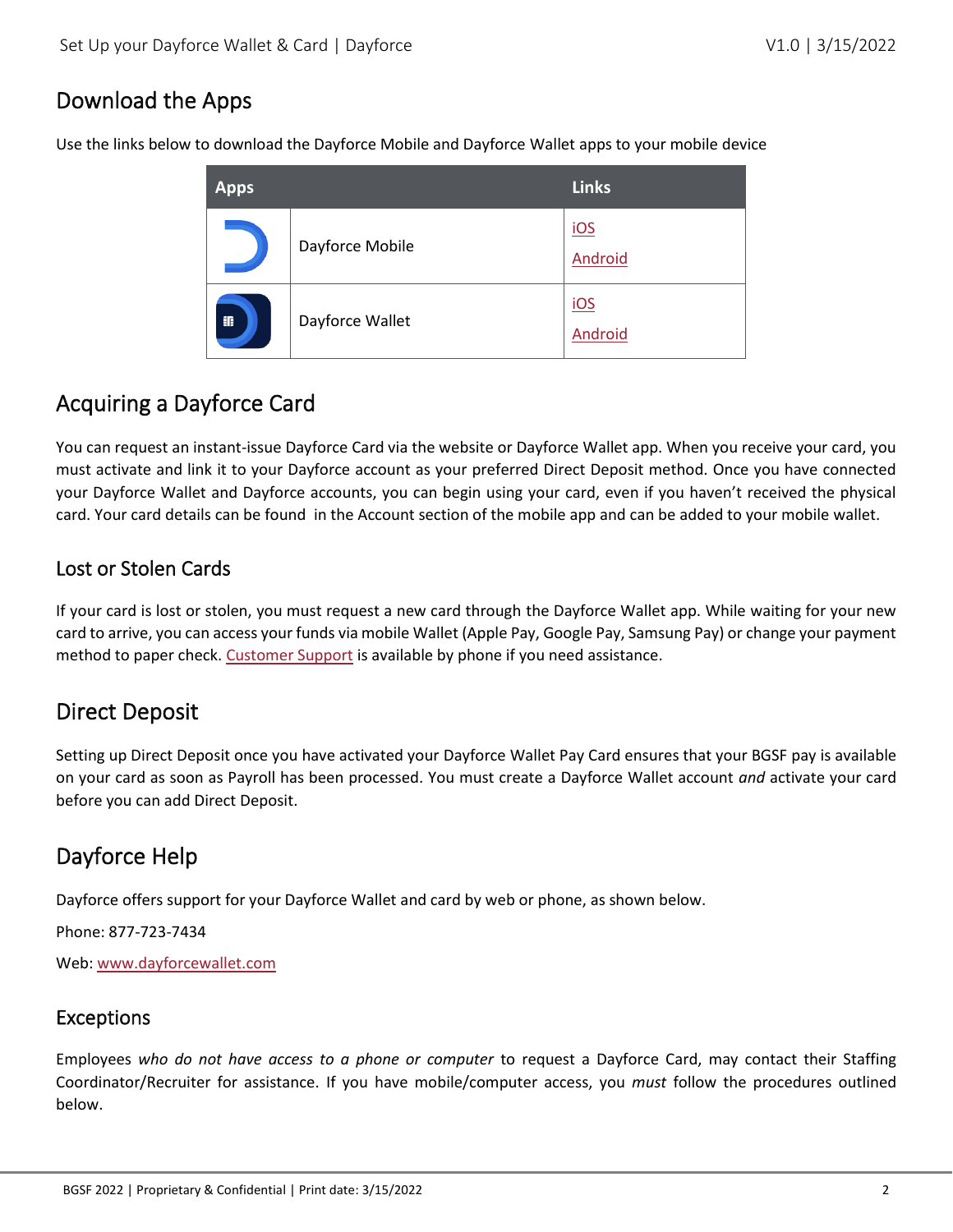

# <span id="page-2-0"></span>Procedure Steps

## <span id="page-2-1"></span>Request a Dayforce Card

| <b>Step</b>    | <b>Action</b>                                                                           |  |
|----------------|-----------------------------------------------------------------------------------------|--|
| 1              | Open Dayforce Wallet and enter the 12-digit Activation Code on the back of the<br>card. |  |
|                | NOTE: The activation code is different from the card number and starts with 306.        |  |
| $\overline{2}$ | Tap No, I need a card when asked Do you have a Dayforce Card?                           |  |
| 3              | Confirm your mailing address. Your card will arrive in $7 - 10$ business days.          |  |
| 4              | Link your new card.                                                                     |  |

[Return to Top](#page-0-1)

## <span id="page-2-2"></span>Create a Dayforce Wallet Account

| <b>Step</b>    | <b>Action</b>                                                                 |                                                                                                                                   |
|----------------|-------------------------------------------------------------------------------|-----------------------------------------------------------------------------------------------------------------------------------|
| 1              | Download the Dayforce Wallet app from the<br>Apple App Store or Google Play.  | < Search<br><b>Davforce Wallet</b><br><b>Make any day powder</b>                                                                  |
| $\overline{2}$ | Enter your Email address and tap Next.                                        | m<br>Make any day                                                                                                                 |
| 3              | Verify your Email account and Mobile number.                                  | payday<br>with Dayforce Wallet<br>Let's get you<br>signed up.                                                                     |
| 4              | Answer the Security questions. You have created<br>a Dayforce Wallet account. | <b>Drawl</b><br>conservation of EB<br>Your wright will be your comments. TIP: Che<br>and digital specification diamaterials cons- |
| 5              | Connect your Dayforce Wallet account to your<br>Dayforce account.             | Have an annount? Loo in                                                                                                           |

[Return to Top](#page-0-1)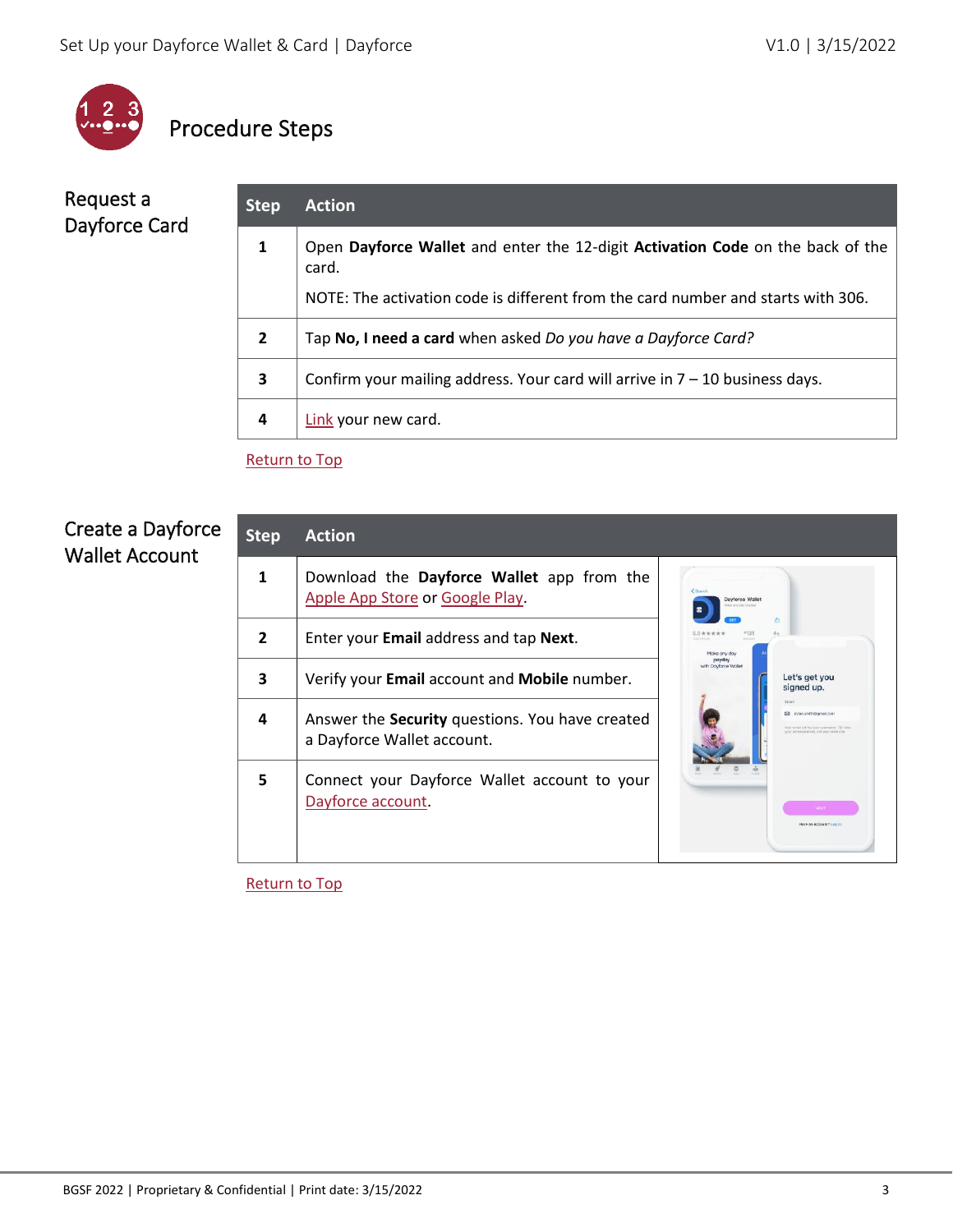# <span id="page-3-2"></span><span id="page-3-1"></span><span id="page-3-0"></span>Connect Dayforce Wallet to your Dayforce Account

| <b>Step</b>                                                                        | <b>Action</b>                                                                                                 |  |  |
|------------------------------------------------------------------------------------|---------------------------------------------------------------------------------------------------------------|--|--|
| Determine how you want to access Dayforce and click the link to jump to the steps: |                                                                                                               |  |  |
|                                                                                    | <b>Dayforce Mobile App Login</b>                                                                              |  |  |
|                                                                                    | <b>Dayforce Wallet with Company ID</b>                                                                        |  |  |
|                                                                                    | <b>Dayforce Web with Quick Connect Code</b>                                                                   |  |  |
|                                                                                    | Dayforce Mobile App Login (steps 1 - 3):                                                                      |  |  |
| 1                                                                                  | Open the Dayforce Wallet app.                                                                                 |  |  |
| $\overline{2}$                                                                     | Select Connect to your Dayforce Account. You will be redirected to the Dayforce<br>Mobile app.                |  |  |
| 3                                                                                  | Log into your Dayforce Account. Your accounts are connected, and you are ready to<br>link your Dayforce Card. |  |  |
| Dayforce Wallet with Company ID (steps 4 - 7):                                     |                                                                                                               |  |  |
| 4                                                                                  | Open the Dayforce Wallet app.                                                                                 |  |  |
| 5                                                                                  | Select Connect to your Dayforce Account. You will be redirected to a Dayforce<br>Identity login screen.       |  |  |
| 6                                                                                  | Enter your Company ID and tap Verify.                                                                         |  |  |
|                                                                                    | NOTE: Your Company ID can be found in Dayforce.                                                               |  |  |
| $\overline{\mathbf{z}}$                                                            | Log into your Dayforce Account. Your accounts are connected, and you are ready to<br>link your Dayforce Card. |  |  |
| Desktop with a Dayforce Quick Connect Code (steps 8 - 14):                         |                                                                                                               |  |  |
| 8                                                                                  | Log into Dayforce Web on your computer.                                                                       |  |  |
| 9                                                                                  | Select Profile and Settings.                                                                                  |  |  |
| 10                                                                                 | Select Dayforce Wallet Account under Apps.                                                                    |  |  |
| 11                                                                                 | Enter your email and select Get Verification Code.                                                            |  |  |
| 12                                                                                 | Open the Dayforce Wallet app.                                                                                 |  |  |
| 13                                                                                 | Select Connect to your Dayforce Account.                                                                      |  |  |
| 14                                                                                 | Enter the code. Your accounts are connected, and you are ready to link your<br>Dayforce Card.                 |  |  |

<span id="page-3-3"></span>[Return to Top](#page-0-1)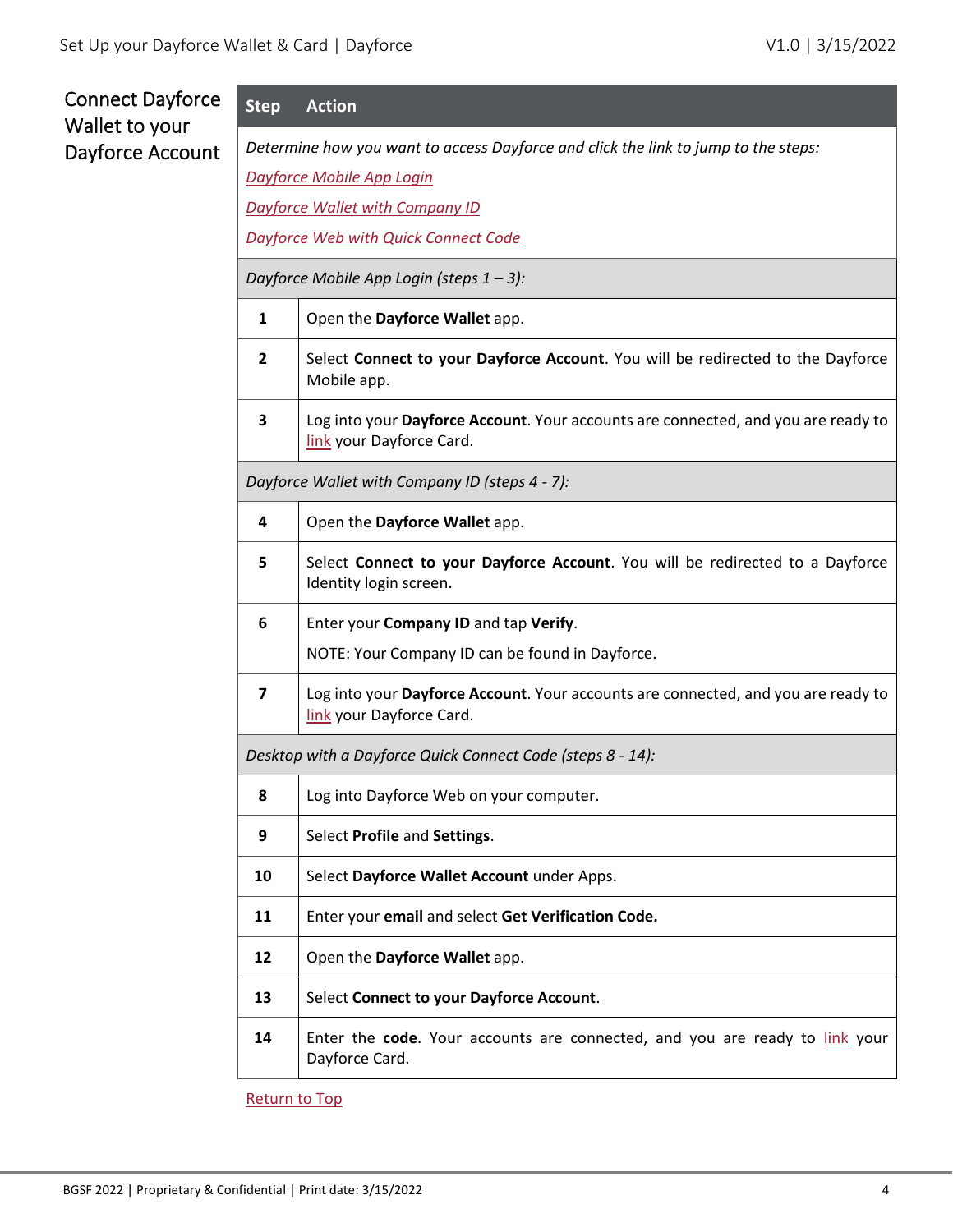<span id="page-4-0"></span>

| e: | <b>Step</b>    | <b>Action</b>                                                                                                                                                                         |                                                                                                                                                                           |
|----|----------------|---------------------------------------------------------------------------------------------------------------------------------------------------------------------------------------|---------------------------------------------------------------------------------------------------------------------------------------------------------------------------|
|    | $\mathbf{1}$   | Open Dayforce Wallet and enter the 12-digit<br><b>Activation Code on the back of the card.</b><br>NOTE: The activation code is different from the card<br>number and starts with 306. | Enter the activation<br>code on your card.<br>This code is printed on the back of your card.<br>It's 12 digits long and starts with 306. This is<br>NOT your card number. |
|    | $\overline{2}$ | Call <b>Customer Support</b> at the number below to<br>activate and set your PIN.<br>877-723-7434                                                                                     | 306123456789<br><b>SERVICES</b><br><b>MAGETS POL-31</b><br>speragues a rac                                                                                                |
|    | 3              | Set up Direct Deposit.                                                                                                                                                                | nces<br>ADP 2512 3422 SAMM<br><b>NEXT</b>                                                                                                                                 |

[Return to Top](#page-0-1)

# <span id="page-4-1"></span>Set up Direct Deposit

<span id="page-4-2"></span>

| Set up Direct<br>Deposit | <b>Step</b>                           | <b>Action</b>                                                                                         |  |
|--------------------------|---------------------------------------|-------------------------------------------------------------------------------------------------------|--|
|                          | Dayforce Mobile App (steps $1 - 5$ ): |                                                                                                       |  |
|                          | 1                                     | Open the Dayforce Mobile app and select My Profile.                                                   |  |
|                          | $\overline{2}$                        | Tap Edit.                                                                                             |  |
|                          | 3                                     | Select Edit Direct Deposit.                                                                           |  |
|                          | 4                                     | Tap Add Account and select Dayforce Card.                                                             |  |
|                          | 5                                     | Specify the Amount of pay you want added to your Dayforce Card each pay period.                       |  |
|                          |                                       | NOTE: You can add the full amount of your paycheck or a specified amount,<br>according to your needs. |  |